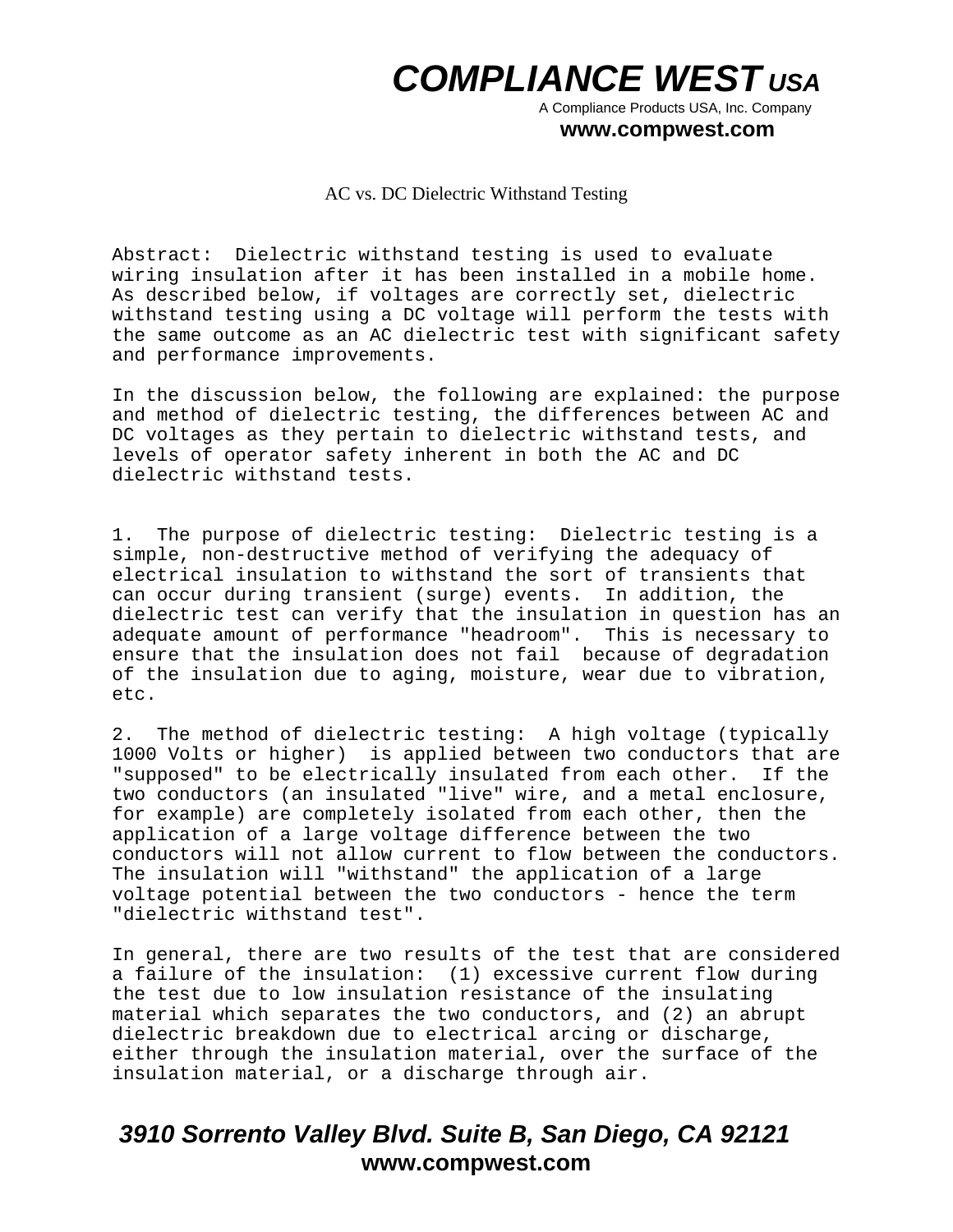A Compliance Products USA, Inc. Company

#### **www.compwest.com**

3. The determination of a suitable test voltage: If the test voltage is too low, the insulation material in question will not be adequately stressed during the test. This could cause inadequate insulation to pass the test, and be considered acceptable. On the other hand, if the test voltage is too high, then the test could cause permanent damage to an insulation material that is otherwise adequate for the application. A general "rule of thumb" that is used for the testing of mains wiring which operates at voltages of 120-240 Vac is 1000 V plus two times the operating voltage. Using this rule, 120 V wiring would be tested using a voltage of 1240 Vac.

4. Duration of the test: Generally, the test voltage is applied for one minute, in order to adequately stress the insulation. Many standards allow the test duration to be reduced to 1 second for production-line testing in order to accommodate large-volume production testing. In this case, standards quite often require that the test voltage be increased by 20% in order to ensure that the shorter test duration of one second will adequately test the insulation in question.

5. AC vs. DC - background: The nominal line voltage in the United States is 120 Vac, 60 Hz. 60 Hz (also known as Hertz, or cycles per second) refers to the frequency of the voltage. The waveshape of the voltage is sinusoidal.

120 Volts refers to the RMS value of the voltage. RMS stands for "root mean square", and is a mathematical way to determine the effective heating value of a voltage. In other words, an AC voltage of 120 V RMS, applied to a resistor (or a NiChrome-wire heater) will generate the same heat output as if a DC voltage of 120 V (from a battery, for example) were used instead.

The instantaneous voltage of 120 Vac, 60 Hz varies with time. In one cycle (which repeats 60 times a second), the voltage will start at zero volts, increase to a peak of about 170 V, drop down to zero volts again, continue to drop to a negative peak of -170 V, and then increase again to zero volts. Taking the simple "average" of the voltage over one cycle results in a value of zero volts. Calculating the RMS value results in a measurement of 120 Volts. By definition, the peak of a sinusoidal waveform will be the RMS value times the square root of 2 (Vpeak = VRMS x 1.414).

6. AC vs. DC - dielectric test voltages: The intent of the dielectric test is to stress the insulation for a short period of time, and check that it does not fail. Testing using a 60 Hz AC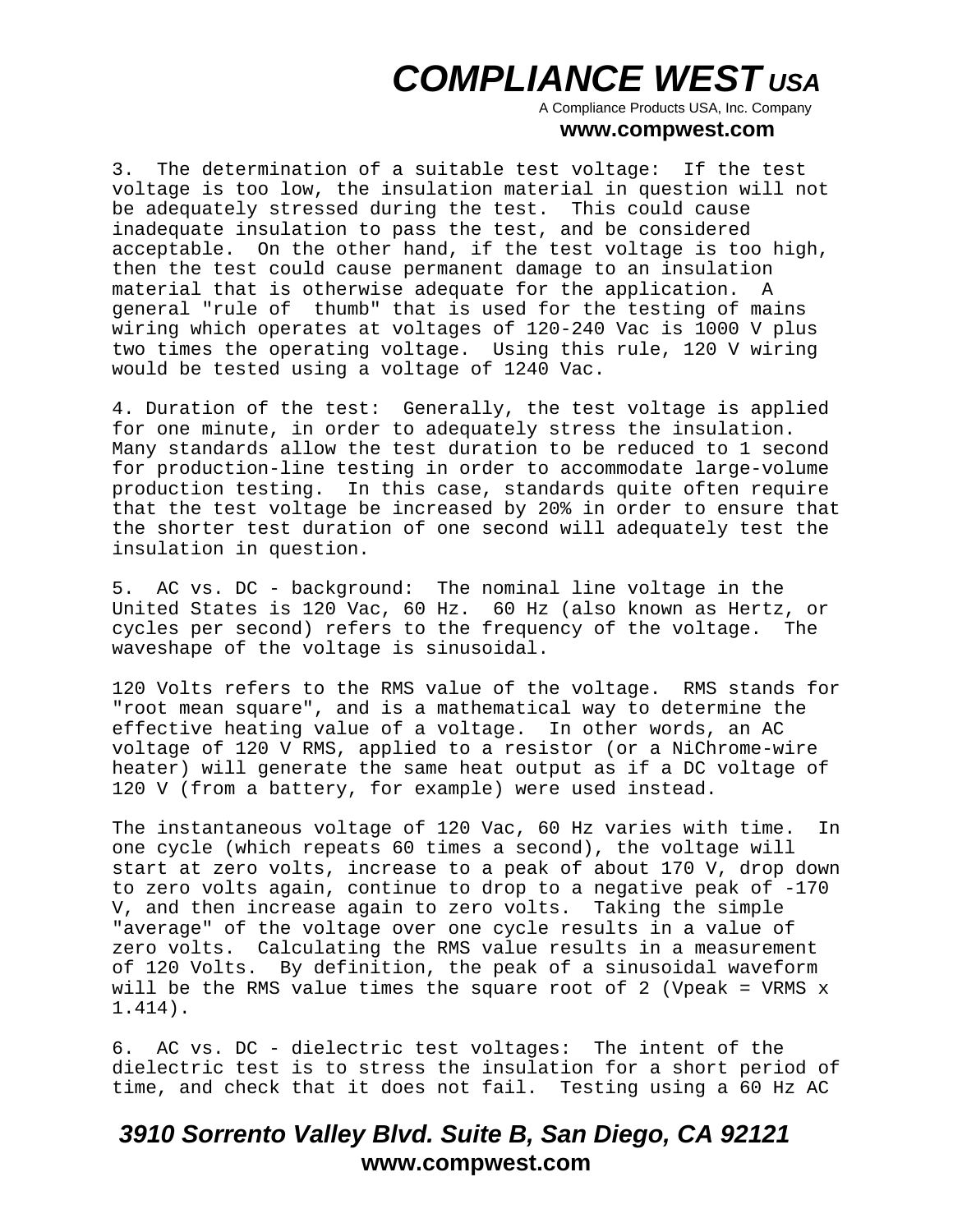A Compliance Products USA, Inc. Company

#### **www.compwest.com**

voltage is done only as a matter of convenience - a transformer with a high-voltage secondary winding (such as a neon-sign transformer) can be used to generate the high voltage needed to perform the dielectric test. A 60 Hz AC test voltage is no more of a "simulation" of real-world events than is a DC test voltage. Even high voltage transients (surges) that appear on the 120 Vac mains are not AC: they are momentary voltage "spikes" with a typical duration that is measured in microseconds (millionths of a second) or milliseconds (thousandths of a second).

The voltage used for testing AC vs. DC must take into consideration the intent of the test, which is to stress the insulation being tested. The higher the voltage, the more stress that is applied to the insulation. When an AC test voltage is used, the highest amount of stress is applied to the insulation at the moments when the test voltage is at a positive or negative peak. At other points of the sinusoidal AC waveform, the electrical stress is lower.

An AC test voltage of 1000 Vrms will have voltage peaks of 1414 Volts. Therefore, if a DC test voltage is used, the test voltage must be increased to 1414 Vdc in order to produce the same level of stress to the insulation as would 1000 Vac RMS. This difference in test voltage for DC vs. AC is supported by National Testing and Standards writing organizations such as Underwriters Laboratories, Factory Mutual Corporation, the Institute of Electrical and Electronic Engineers (IEEE) the American National Standards Institute (ANSI), as well as international organizations such as the International Electrotechnical Committee (IEC), and others.

7. AC vs. DC - advantages and disadvantages: Historically, DC test voltages are more difficult to generate. This can result in more costly, complicated test equipment. This disadvantage is offset by performance and safety enhancements. To explain these advantages, some additional background information is needed:

An electric charge will develop when ever a voltage difference is applied between two conductors that are separated by an insulator. The amount of charge that is created is proportional to the voltage applied, and is also proportional to the capacitance between the two conductors. If charge is represented by the letter "Q", Voltage represented by "V", and the letter "C" used for capacitance, then the mathematical relationship between these three can be represented as  $Q = C$  times V, or  $Q = CV$ .

In practical applications, capacitance can exist due to discrete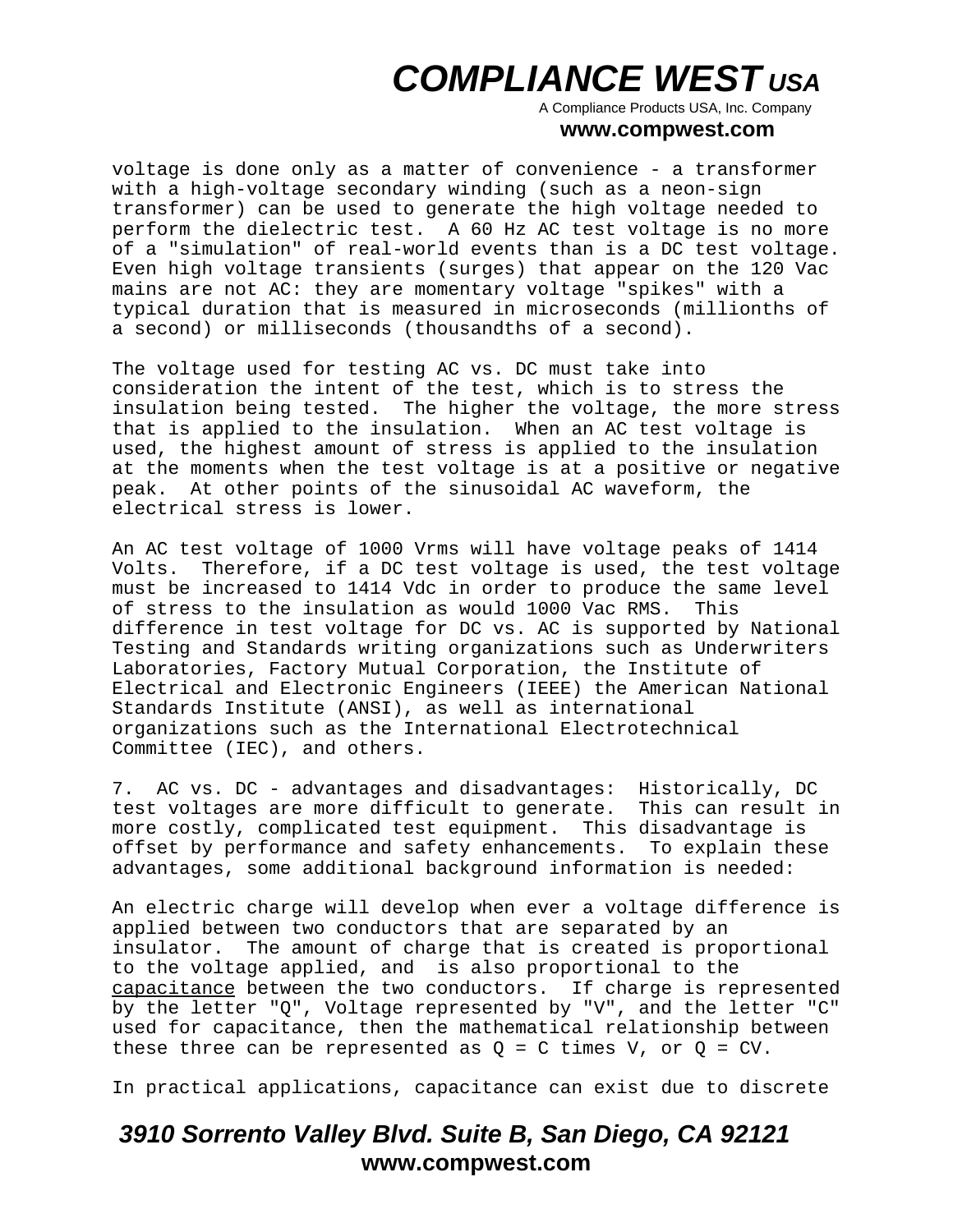A Compliance Products USA, Inc. Company

#### **www.compwest.com**

capacitors, but can also exist inadvertently when ever two conductors that have a voltage difference between them are placed physically close together. Examples of this type of capacitance are electric motors, transformers, multi-conductor electrical wiring, and single-conductor wiring that is routed near metal. If the voltage is varied, the charge varies. If the voltage swings both positive and negative, the charge will do the same.

A second fundamental concept is that electric current will flow through a capacitor when ever the voltage changes. This is due to the fact that as the voltage is increased across a capacitor, the amount of charge increases. Electric current is simply the measurement of how much the charge changes over a period of time. The letter "I" is often used to indicate current (which is measured in Amperes, or Amps). The amount of charge (Q) is measured in Coulombs. One Amp of current is defined as the amount of charge flow of one Coulomb per second. Mathematically, this is represented as follows: 1 Amp = 1 Coulomb per Second.

Combining these two concepts yields the following: A changing voltage generates a changing charge. This changing charge is (by definition) the flow of electric current. Therefore, a changing voltage will cause current to flow between two conductors that are physically insulated from each other, because of the capacitance between the two conductors. The more capacitance between the conductors, the more current that will flow.

When performing dielectric tests using an AC test voltage, an electric current will flow between the two points that are being tested, due to the capacitance between the two conductors. This current does not represent a failing test result (due to a low insulation resistance). Therefore, an AC dielectric tester must compensate for this allowable flow of current. The most common method to accomplish this is to allow the tester to supply a significant amount of current (typically 20 milliamps or more) without indicating an excess current failure. If multiple products are tested with the same dielectric tester, this current limit set-point may need to be adjusted even higher, in order to accommodate the equipment that has the highest amount of capacitance between the conductors being tested. In other words, the dielectric tester must be de-sensitized so that it will ignore current levels below 20 milliamps (for example). This situation creates two very dangerous problems:

1. The "desensitized" AC dielectric tester can not tell the difference between 5 milliamps and 15 milliamps. Consider what happens if the circuit under test has capacitance between the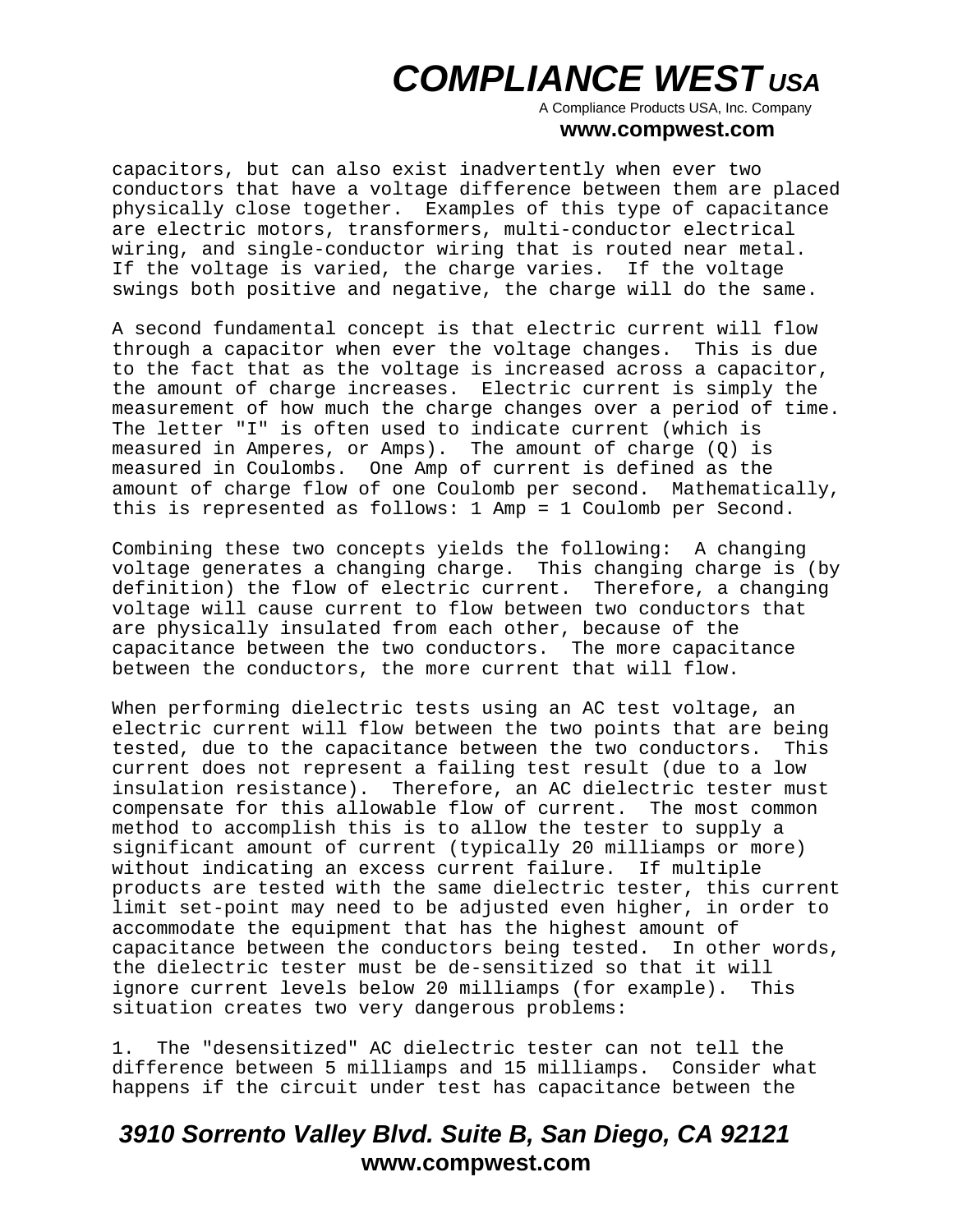A Compliance Products USA, Inc. Company

#### **www.compwest.com**

conductors that causes 5 milliamps to flow in normal conditions during the test. A product being tested that has faulty insulation which allows 300% of the normal amount of current to flow (15 milliamps) would still be considered an acceptable test result by the AC dielectric tester.

2. The "desensitized" AC dielectric tester can supply a LETHAL amount of current to the human body, and still not shut down due to excess current. If the equipment being tested allows 5 milliamps to flow, and the test operator accidentally comes in contact with the test voltage such that 10 milliamps of current flows through the operator, the dielectric tester will not shut down, and the operator will likely be seriously injured or killed.

When performing dielectric tests using a DC test voltage, electric current only flows while the voltage is being ramped up from zero Volts to the final test voltage. In this case, the amount of current flowing is very small, because the voltage is typically ramped up over a period of 1-2 seconds, compared to an AC test voltage that goes from a positive peak to a negative peak and back again 60 times every second (remember that the current flow is proportional to the change in voltage over time). In fact, a DC test voltage that is ramped up over two seconds will cause only 1/120 (less than 1%) of the current to flow as would an AC test voltage. As soon as the DC voltage reaches the final test level, the current essentially stops altogether. In most cases, the amount of current that flows during a DC dielectric test is negligible, regardless of the amount of capacitance that exists in the equipment being tested.

Comparing this situation to an AC dielectric test, DC testing offers the following advantages:

1. The maximum allowable test current can be set to a much lower level (one milliamp is typical). The DC tester will shut down when more than one milliamp of current flows during the test. This highly-sensitive test allows the operator to identify marginal constructions that would have been overlooked by an AC tester.

2. The lower test current levels are significantly safer for the operator. At one milliamp, the current is enough to shock the operator, but the test current can be automatically shut off (due to a current flow of more than one milliamp). The likelihood of injury or death has been reduced significantly.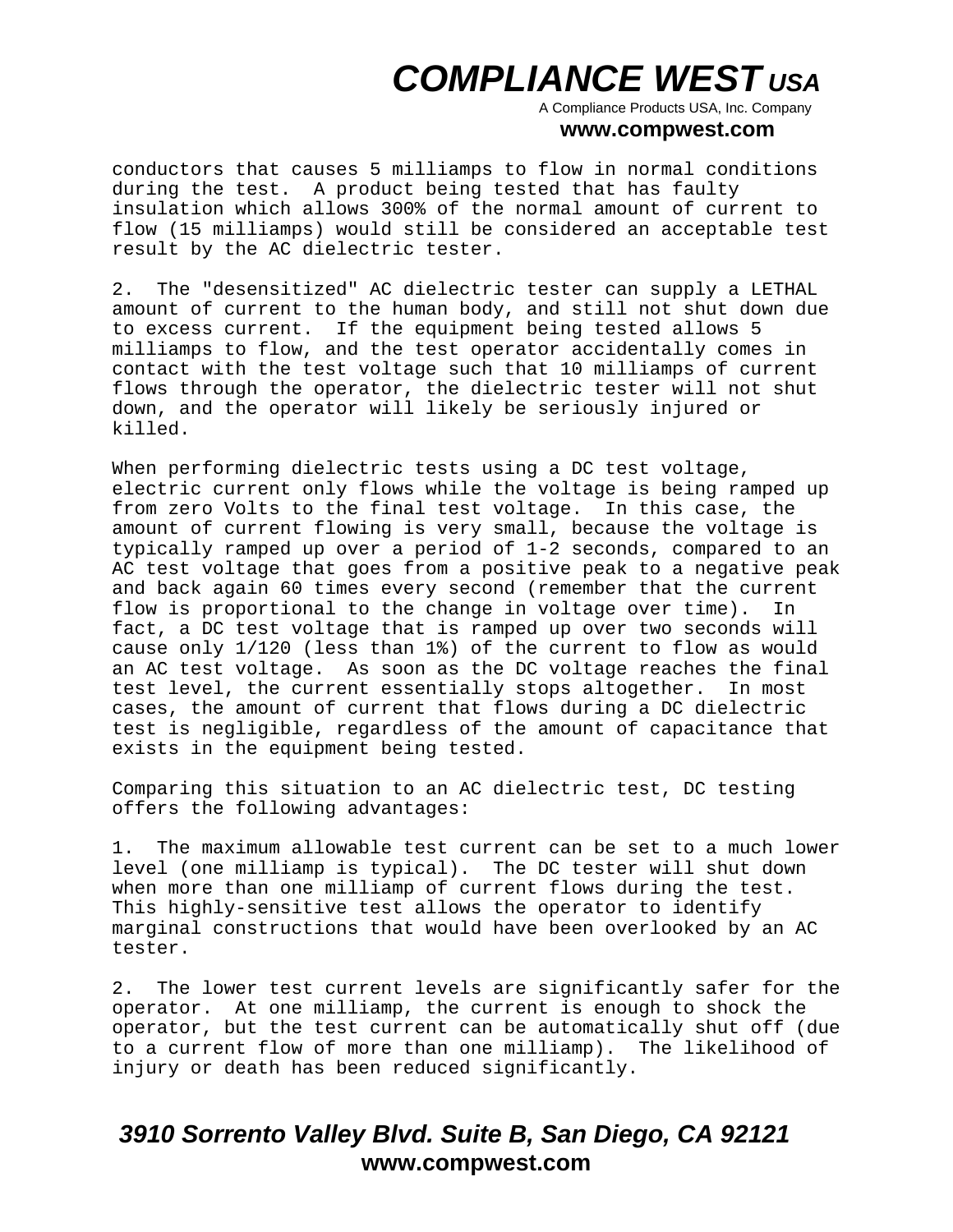A Compliance Products USA, Inc. Company

#### **www.compwest.com**

In conclusion:

- AC and DC dielectric testing can accomplish the same goal of verifying the suitability of insulation between conductors.

- Voltage levels must be adjusted according to whether the test voltage is AC or DC.

- DC testing represents the state-of-the-art. It offers significant advantages over AC testing. DC and AC testing provide an equivalent level of breakdown detection due to total insulation failure. The heightened accuracy of DC leakage current detection may allow marginal insulation systems to be detected only with a DC test. DC dielectric testing is superior in operator safety. Neglecting to consider DC testing as an alternative to AC testing potentially jeopardizes the test operator (from shock hazards during testing), as well as the endconsumer (from AC testing which overlooks marginal insulation).

Respectfully submitted,

JEFFREY R. GRAY, P.E. Chief Design Engineer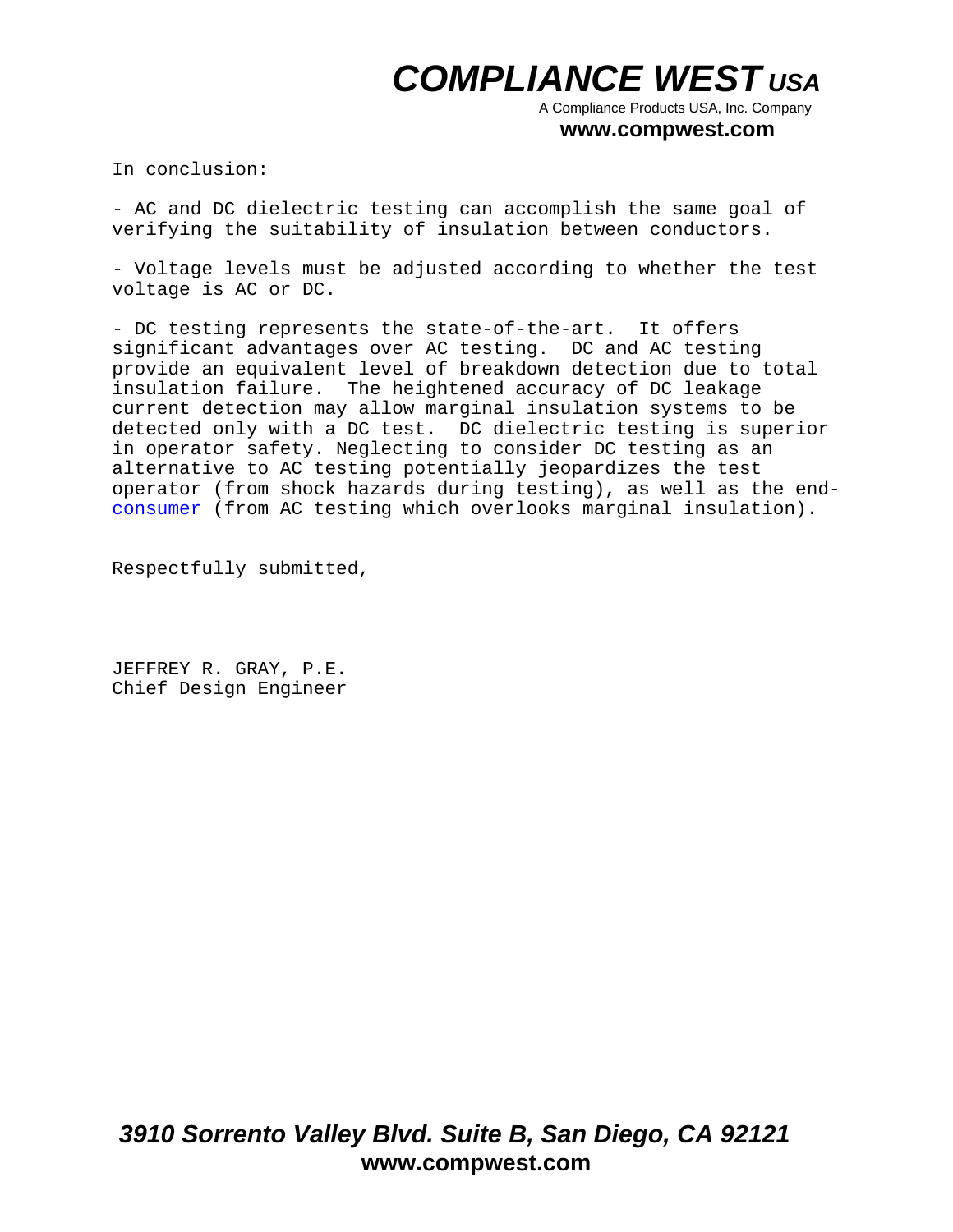A Compliance Products USA, Inc. Company

### **www.compwest.com**

May 28, 1999

Office of Manufactured Housing Department HUD 451 7<sup>th</sup> St. SW Washington D.C. 20410

Attention: Mr. David Nemmir Acting Director

Reference: 24 CFR Ch. XX, Para. 3280-810: Electrical Testing

Subject: Dielectric Withstand Tests conducted with DC voltages

Gentlemen:

We've been made aware by NTA Inc. and Cavalier Homes that there is some question about conducting dielectric testing referenced above with DC voltage. As the referenced paragraph is written, AC or DC voltage of 900-1079 volts is acceptable to test the manufactured home. While this is not entirely correct because of differences in calculation of peak voltages between AC and DC, the lack of distinction between the two types of voltages is valid, because either AC or DC will successfully test the insulation of the electrical wiring of the manufactured home. Furthermore, the DC tests afford benefits in detecting marginal insulation systems and in operator safety.

Our Chief Design Engineer, Jeff Gray, is a Registered Professional Engineer in the State of California, and his analysis and comment regarding the subject is attached for your consideration.

After reading his comments, we hope you will agree with us that the DC test should be considered as an acceptable substitute for an AC test, provided the correct voltage is specified. We believe the Referenced Paragraph does need clarification but we feel the change should be to correctly specify the DC voltage required as noted below:

### **§ 3280.810 Electrical Testing.**

(a) *Dielectric Withstand Test.* The wiring of each manufactured home shall be subjected to a 1-minute, 900 to 1079 volt AC or 1272 to 1526 volt DC dielectric strength test (with all switches closed) between live parts and the manufactured home ground, and neutral and the manufactured home ground. Alternatively, the test may be performed at 1080 to 1250 volts AC or 1527 to 1768 volts DC for one second. This test shall be performed after branch circuits are complete.....